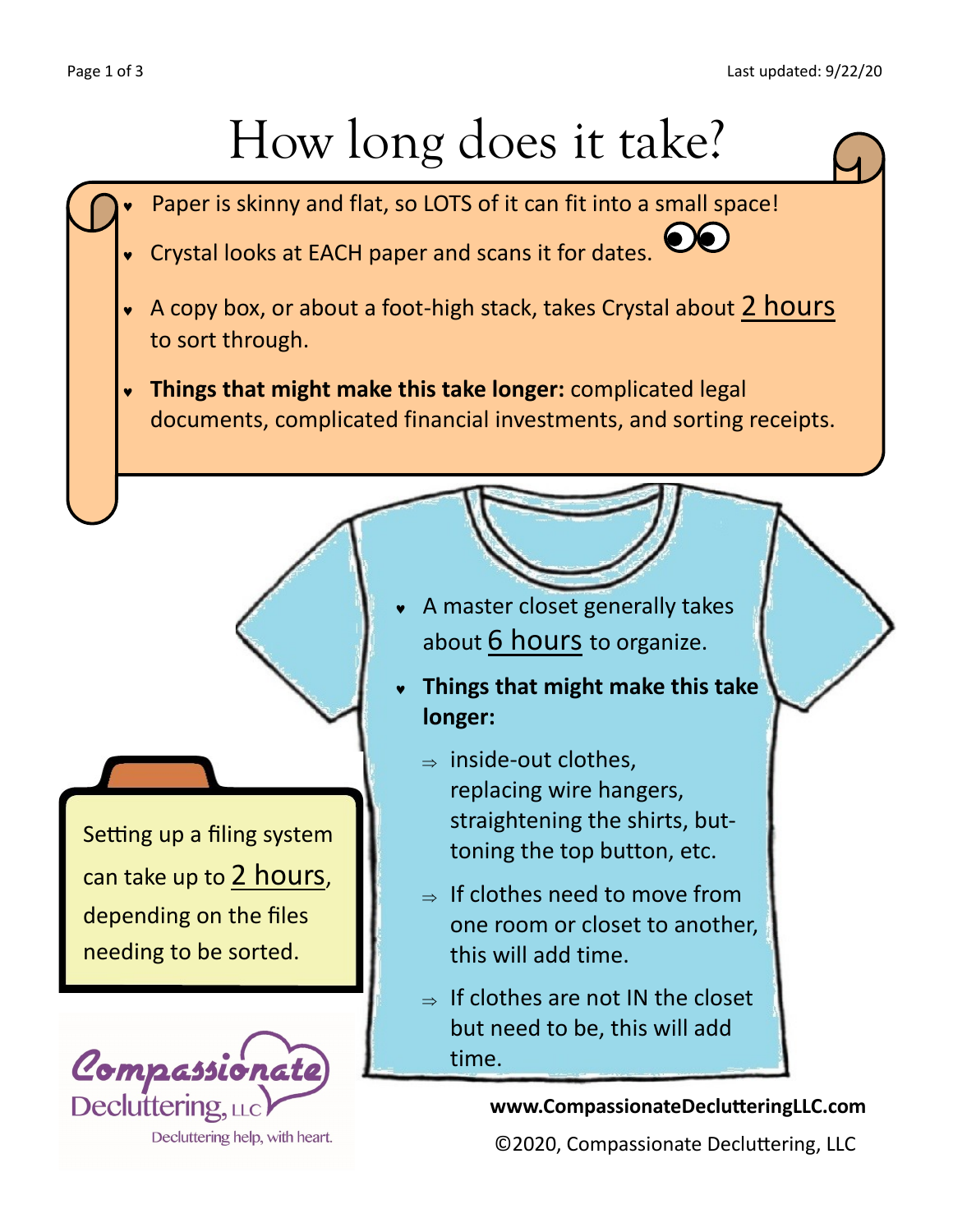## How long does it take?

- Most kitchens take about 6 hours to organize.
- **Things that might make this take longer:** lots of expired food, lots of small items, lack of containers, etc.

- A bathroom typically takes about 4-6 hours.
- **Things that might make this take longer:** lots of small things, lots of different types of makeup, lack of containers, etc.





**www.CompassionateDeclutteringLLC.com** ©2020, Compassionate Decluttering, LLC